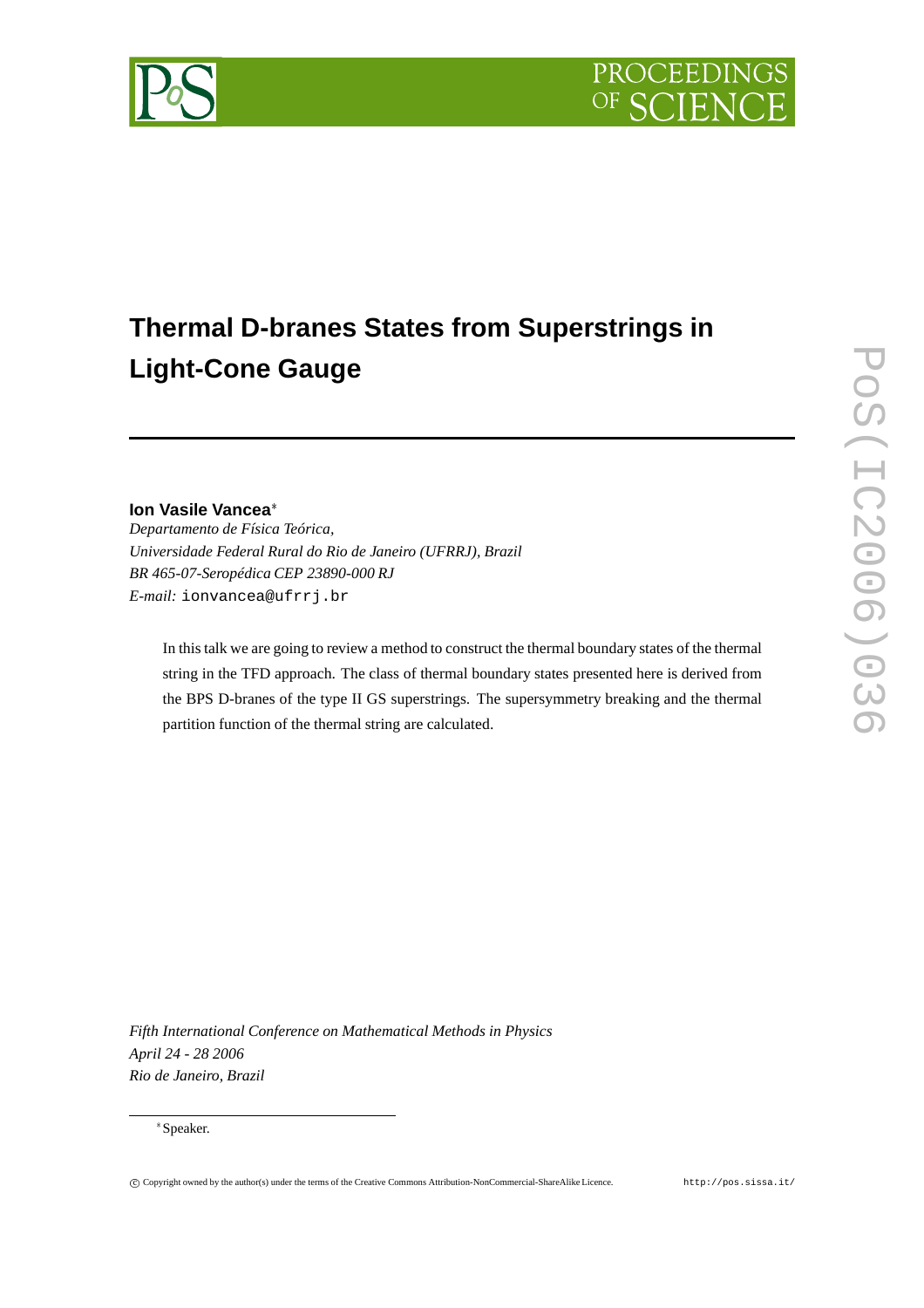### **1. Introduction**

The representation of the *D*-branes as boundary states of the perturbative string is a powerful technique in the investigation of the geometrical and physical properties of the *D*-branes. In particular, it has been shown recently in [1, 2, 3, 4, 5, 6] that this framework can be used to give a microscopic description of the statistical properties of the bosonic *D*-branes. Since the *D*-branes are constructed out of states from the Fock space of the closed bosonic string, it is natural to approach the problem within the Thermo Field Dynamics (TFD) formalism which can be formulated in the canonical quantization [7]. The TFD was applied previously to the string theory, e. g. in [8, 9]. More recent results were obtained in [10, 11, 12]. It deserves to emphasize two recent results from [13] where the equivalence between the Matsubara and the TFD formalisms was proved and [14] where the extension of the formalism to the superstring in the *pp*-background was done. (For more references on the application of the TFD to strings and *D*-branes see [15] and the references therein.) The aim of this paper is to report on the generalization of the method from [1] to construct the thermal *D*-branes obtained from the BPS *D*-branes of the GS type II superstring. The *D*-branes of the GS superstring at zero temperature were obtained for the first time in [16, 17]. As the RNS *D*-branes, they display the structure of coherent boundary states, and thus their are suited to the TFD analysis.

The structure of the paper is as follows. In Section 2 we are going to review the construction of the BPS *D*-branes of the type II superstring. In Section 3 we apply the TFD to the superstring and obtain the thermal string. In Section 4 we construct the thermal boundary states of the thermal string. The Section 5 is devoted to discussions. The present report reviews the results communicated in [15].

# **2. Type II** *D***-Branes in the Light-Cone Gauge**

The main advantage of the GS formulation of the type II superstrings is that it displays the space-time supersymmetry at both classical and quantum level. However, the quantization is simple only in the light-cone gauge in which it coincides with the RNS quantization. The light-cone gauge action is given by the following relation [18]

$$
I_{l.c.g.} = -\frac{1}{2} \int d^2 \sigma \left( T \partial_\alpha X^I \partial^\alpha X^I - \frac{i}{\pi} \bar{S}^{*A} \Gamma^- \rho_{AB}^\alpha \partial_\alpha S^B \right), \tag{2.1}
$$

where  $S^{*Aa} = S^{*Bb}(\Gamma^0)^{ba}(\rho^0)^{BA}$  represents the conjugation of a spinor in two and eight dimensions and  $A, B = 1, 2$ . By  $\rho^{\alpha}$ 's we denote the complex Dirac matrices in two dimensions while  $\Gamma^{\mu}$ 's are the 32  $\times$  32 imaginary Dirac matrices of the spinor representation of *SO*(1,9) and  $\gamma$ <sup>*I*</sup>'s stand for the  $16 \times 16$  real symmetric Dirac matrices of the spinor representation of  $SO(8)$ .

The action (2.1) has two supersymmetries. In the type IIA superstring, the supercharges that generate the supersymmetries can be written as two inequivalent spinors  $Q^a$  and  $Q^{\dot{a}}$  from  $\mathbf{8}_s$  and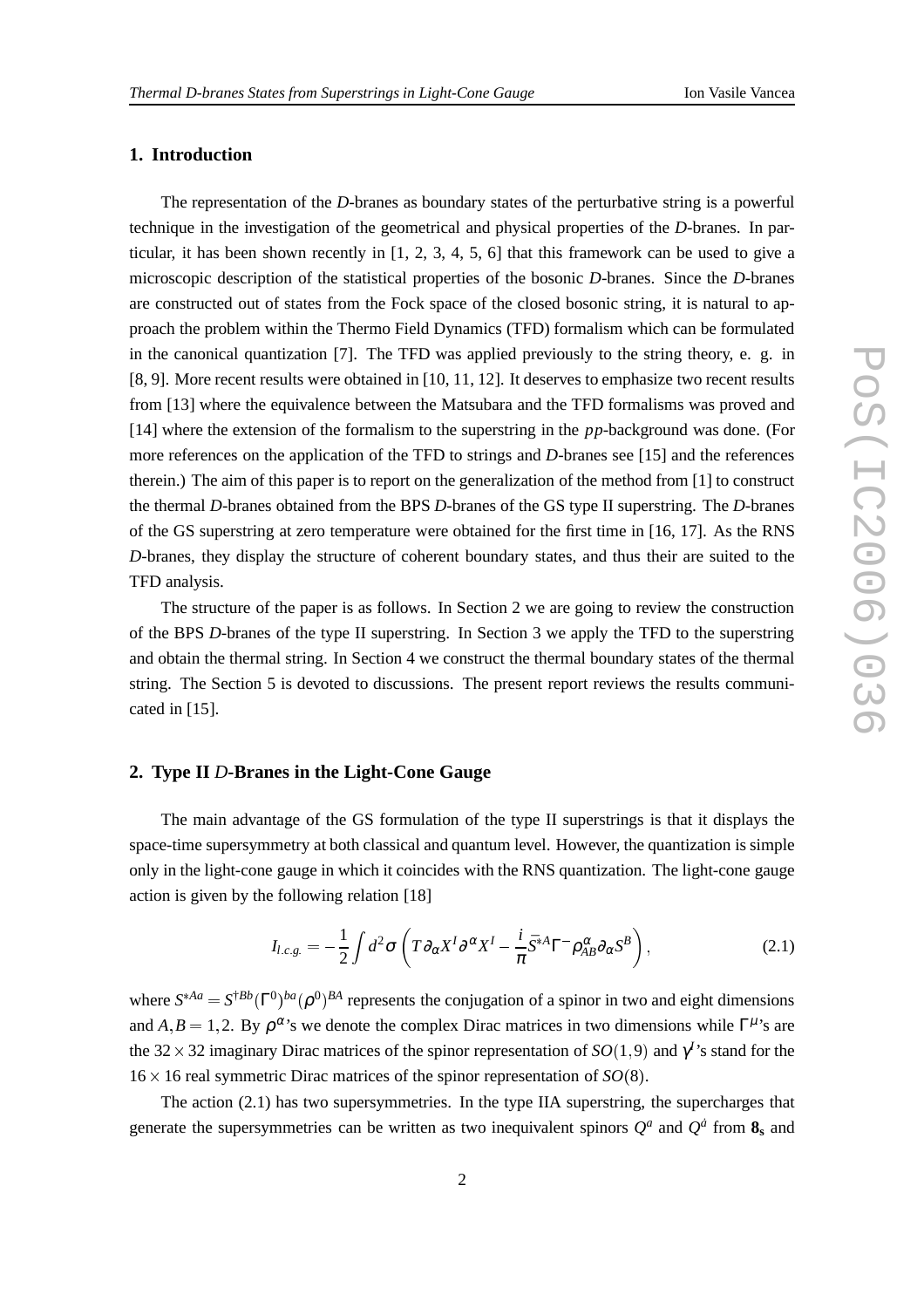**8c**, respectively, given by the following relations

$$
Q^{a} = \frac{1}{\sqrt{2p^{+}}} \int_{0}^{\sigma} d\sigma S^{a}(\sigma) , Q^{a} = \frac{1}{\pi \sqrt{p^{+}}} \int_{0}^{\sigma} d\sigma \gamma_{ab}^{I} \partial X^{I} S^{b}(\sigma).
$$
 (2.2)

Similar relations hold for the right-moving supercharges. In the type IIB theory the two supercharges belong to the same representation.

The BPS *D<sub>p</sub>*-branes are defined by imposing  $I = 1, 2, \ldots, p+1$  Neumann boundary conditions and  $I = p + 2, \ldots, 8$  Dirichlet boundary conditions on the superstring equations of motion and requiring that half of the supersymmetries of the theory be preserved. For definites, let us choose the type IIB superstring theory and define the following linear combinations of supercharges

$$
Q^{\pm a} = (Q^a \pm iM_{ab}\bar{Q}^b) , \ Q^{\pm a} = (Q^a \pm iM_{\dot{a}\dot{b}}\bar{Q}^b).
$$
 (2.3)

By quantization, the charges  $Q^{\pm a}$  and  $Q^{\pm \dot{a}}$  become operators that act on the Hilbert space of the superstring. The breaking of half of supersymmetries can be written as constraints on the Hilbert space [17]

$$
(\partial X^{I} - M_{J}^{I} \overline{\partial} X^{J})|B\rangle = 0,
$$
  

$$
Q^{+a}|B\rangle = Q^{+a}|B\rangle = 0.
$$
 (2.4)

The matrices  $M_J^I$ ,  $M_{ab}$  and  $M_{\dot a\dot b}$  depend on the background fields and on the boundary conditions on the bosonic fields.

As shown for the first time in [16], the type II superstring has *D*-branes boundary states in the light-cone gauge of the form [17]

$$
|B\rangle = \exp \sum_{n>0} \left( M_{IJ} a_n^{I\dagger} \bar{a}_n^{J\dagger} - i M_{ab} S_n^{a\dagger} \bar{S}_n^{b\dagger} \right) |B_0\rangle, \tag{2.5}
$$

$$
|B_0\rangle = (M_{IJ}|I\rangle|J\rangle + iM_{\dot{a}\dot{b}}|\dot{a}\rangle|\dot{b}\rangle). \tag{2.6}
$$

Here, we have used the Fourier expansion of the superstring fields in the normalized form. The superstring states from (2.6) are obtained by acting with the bosonic and fermionic creation operators on the degenerate massless ground state.

## **3. Thermalization of the GS Superstring**

The type II superstring can be heated by putting it in contact with a thermal reservoir. According to the TFD prescription [7] each string oscillator will interact with the corresponding degree of freedom of the reservoir and the result is the thermalized string. The particularities of superstring theory in the TFD framework are: the degenerate massless background at  $T = 0$  and the constraints from the Virasoro algebra. Therefore, the TFD ansatz [7] should be modified to [12, 15]

$$
\langle O \rangle = Z(\beta_T)^{-1} \text{Tr} \left[ \delta(P=0) e^{-\beta_T H} O \right] \equiv \langle \langle 0(\beta_T) | O | 0(\beta_T) \rangle \rangle, \tag{3.1}
$$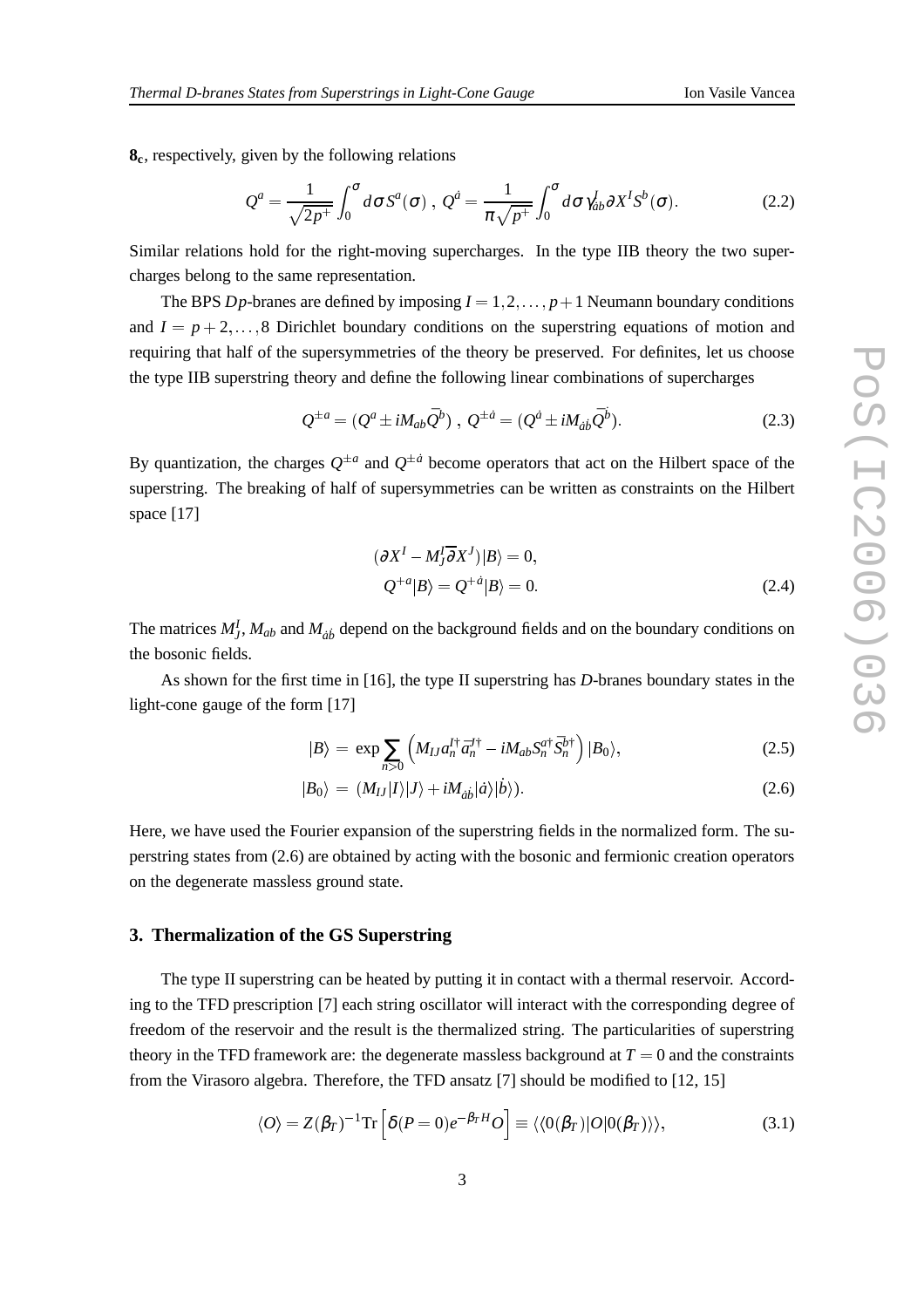for any observable *O*. In the above relation the delta function implements the level matching condition in the trace over the Hilbert space of the string theory in order to pick up just the contributions from the physical subspace. The ansatz (3.1) defines the thermal vacuum  $|0(\beta_T)\rangle$  as a vector from the tensor product of the superstring physical Hilbert space with an identical copy of it denoted by ˜. Its explicit form is given by the following relation

$$
|0(\beta_T)\rangle\rangle = e^{-iG}|0\rangle\rangle \ , \ |0\rangle\rangle = |0\rangle|\tilde{0}\rangle, \tag{3.2}
$$

where *G* is the Bogoliubov operator of all superstring oscillator modes [7]

$$
G^{B} = \sum_{n=1}^{\infty} (G_{n}^{B} + \bar{G}_{n}^{B}), \ G^{F} = \sum_{n=1}^{\infty} (G_{n}^{F} + \bar{G}_{n}^{F}), \tag{3.3}
$$

and  $G^B$  and  $G^F$  denote the sums of bosonic and fermionic Bogoliubov operators, respectively,

$$
G_n^B = -i\theta_n^B(\beta_T) \sum_{I=1}^8 (a_n^I \tilde{a}_n^I - \tilde{a}_n^{I\dagger} a_n^{I\dagger}),
$$
 (3.4)

$$
\bar{G}_n^B = -i\theta_n^B(\beta_T) \sum_{I=1}^8 (\bar{a}_n^I \tilde{\bar{a}}_n^I - \tilde{\bar{a}}_n^{I\dagger} \bar{a}_n^{I\dagger}), \qquad (3.5)
$$

$$
G_n^F = -i\theta_n^F(\beta_T) \sum_{a=1}^8 \left( S_n^a \tilde{S}_n^a - \tilde{S}_n^{a\dagger} S_n^{a\dagger} \right),\tag{3.6}
$$

$$
\bar{G}^B = -i\theta_n^F(\beta_T) \sum_{a=1}^8 (\bar{S}_n^a \tilde{S}_n^a - \tilde{S}_n^{a\dagger} \bar{S}_n^{a\dagger}).
$$
\n(3.7)

There is no TFD prescription for the thermalization of zero mode operators from the fermionic sectors. However,  $S_0^a$ ,  $\bar{S}_0^a$ ,  $\tilde{S}_0^a$  and  $\tilde{S}_0^a$  $\int_0^\infty$  are isomorphic to the Dirac matrices. Therefore, we consider them inert under the thermalization. Note that these operators are important for constructing the thermal states from the thermal vacuum in analogy with zero temperature case. In contrast with the  $T = 0$  situation, the thermal vacuum does not have zero mass. Indeed, since the mass is an eigenvalue of zero temperature mass operator *not* finite temperature mass operator, the Bogoliubov operator creates massive states from the zero temperature vacuum.

An useful form for calculations of the Bogoliubov operator of a single oscillator is the linear form. In the case of superstrings, the Bogoliubov transformations of the superstring oscillators act linearly on the oscillator operators as follows

$$
a_n^I \longrightarrow a_n^I(\beta_T) = a_n^I \cosh \theta_n^{B,I}(\beta_T) - \tilde{a}_n^{I^+} \sinh \theta_n^{B,I}(\beta_T),
$$
\n(3.8)

$$
a_n^{I\dagger} \longrightarrow a_n^{I\dagger}(\beta_T) = a_n^{I\dagger} \cosh \theta_n^{B,I}(\beta_T) - \tilde{a}_n^I \sinh \theta_n^{B,I}(\beta_T), \tag{3.9}
$$

$$
\tilde{a}_n^I \longrightarrow \tilde{a}_n^I(\beta_T) = \tilde{a}_n^I \cosh \theta_n^{B,I}(\beta_T) - a_n^{I\dagger} \sinh \theta_n^{B,I}(\beta_T),\tag{3.10}
$$

$$
\tilde{a}_n^{I\dagger} \longrightarrow \tilde{a}_n^{I\dagger}(\beta_T) = \tilde{a}_n^{I\dagger} \cosh \theta_n^{B,I}(\beta_T) - a_n^I \sinh \theta_n^{B,I}(\beta), \tag{3.11}
$$

$$
\bar{a}_n^I \longrightarrow \bar{a}_n^I(\beta_T) = \bar{a}_n^I \cosh \bar{\theta}_n^{B,I}(\beta_T) - \tilde{a}_n^{I\dagger} \sinh \bar{\theta}_n^{B,I}(\beta_T),
$$
\n(3.12)

$$
\bar{a}_n^{I\dagger} \longrightarrow \bar{a}_n^{I\dagger}(\beta_T) = \bar{a}_n^{I\dagger} \cosh \bar{\theta}_n^{B,I}(\beta_T) - \tilde{\bar{a}}_n^I \sinh \bar{\theta}_n^{B,I}(\beta_T), \tag{3.13}
$$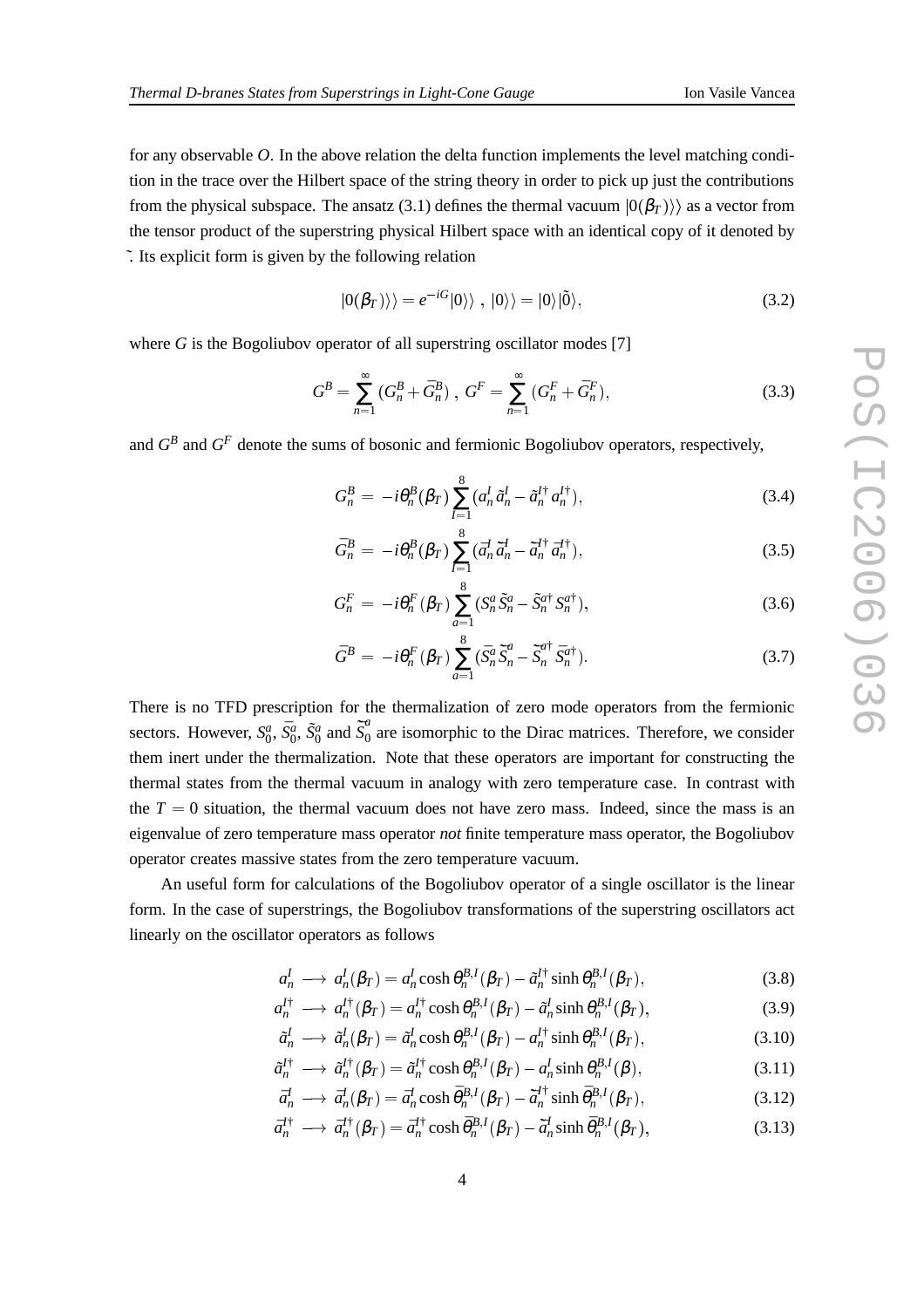$$
\tilde{a}_n^{I\dagger} \longrightarrow \tilde{a}_n^{I\dagger}(\beta_T) = \tilde{a}_n^{I\dagger} \cosh \bar{\theta}_n^{B,I}(\beta_T) - \bar{a}_n^I \sinh \bar{\theta}_n^{B,I}(\beta_T), \tag{3.15}
$$

$$
S_n^a \longrightarrow S_n^a(\beta_T) = S_n^a \cos \theta_n^{F,a}(\beta_T) - \tilde{S}_n^{a\dagger} \sin \theta_n^{F,a}(\beta_T), \tag{3.16}
$$

$$
S_n^{a\dagger} \longrightarrow S_n^{a\dagger}(\beta_T) = S_n^{a\dagger} \cos \theta_n^{F,a}(\beta_T) - \tilde{S}_n^a \sin \theta_n^{F,a}(\beta_T), \tag{3.17}
$$

$$
\tilde{S}_n^a \longrightarrow \tilde{S}_n^a(\beta_T) = \tilde{S}_n^a \cos \theta_n^{F,a}(\beta_T) + S_n^{a\dagger} \sin \theta_n^{F,a}(\beta_T), \tag{3.18}
$$

$$
\tilde{S}_n^{a\dagger} \longrightarrow \tilde{S}_n^{a\dagger}(\beta_T) = \tilde{S}_n^{a\dagger} \cos \theta_n^{F,a}(\beta_T) + \tilde{S}_n^a \sin \theta_n^{F,a}(\beta_T), \tag{3.19}
$$

$$
\bar{S}_n^a \longrightarrow \bar{S}_n^a(\beta_T) = \bar{S}_n^a \cos \bar{\theta}_n^{F,a}(\beta_T) - \tilde{S}_n^{a\dagger} \sin \bar{\theta}_n^{F,a}(\beta_T), \qquad (3.20)
$$

$$
\bar{S}_n^{a\dagger} \longrightarrow \bar{S}_n^{a\dagger}(\beta_T) = \bar{S}_n^{a\dagger} \cos \bar{\theta}_n^{F,a}(\beta_T) - \tilde{\bar{S}}_n^a \sin \bar{\theta}_n^{F,a}(\beta_T), \qquad (3.21)
$$

$$
\tilde{\vec{S}}_n^a \longrightarrow \tilde{\vec{S}}_n^a(\beta_T) = \tilde{S}_n^a \cos \bar{\theta}_n^{F,a}(\beta_T) + \bar{S}_n^{a\dagger} \sin \bar{\theta}_n^{F,a}(\beta_T), \tag{3.22}
$$

$$
\tilde{\bar{S}}_n^{\alpha \dagger} \longrightarrow \tilde{\bar{S}}_n^{\alpha \dagger}(\beta_T) = \tilde{\bar{S}}_n^{\alpha \dagger} \cos \bar{\theta}_n^{F,a}(\beta_T) + \tilde{\bar{S}}_n^a \sin \bar{\theta}_n^{F,a}(\beta_T). \tag{3.23}
$$

Here,  $\theta_n^{B,I}(\beta_T)$  and  $\theta_n^{F,a}(\beta_T)$  are factors that depend on the temperature through  $\beta_T=(k_BT)^{-1}$  and on the *n*-th oscillator frequency  $\omega_n$ . Therefore, these factors will differ only for different oscillators *n*, but once *n* is given, they are the same in all spacetime directions  $I = 1, \ldots, 8$  and for all spinor components  $a = 1, \ldots, 8$ , respectively. Thus, the *I* and *a* indices can be dropped. Also, since the left-moving and right-moving oscillators of the same *n* should be identical by symmetry between the left-moving and right-moving modes of the closed superstring, the  $\theta_n$ -factors should be the same in both left-moving and right-moving sectors and  $\bar{a}$  can be dropped, too. The form of  $\theta$ 's is given by the following relations [7]

$$
\theta_n^B(\beta_T) = \arccosh(1 - e^{-\beta_T \omega_n^B})^{-\frac{1}{2}}, \ \theta_n^F(\beta_T) = \arccos(1 + e^{-\beta_T \omega_n^F})^{-\frac{1}{2}}, \tag{3.24}
$$

where  $\omega_n^B$  and  $\omega_n^F$  are the frequencies of *n*-th bosonic and fermionic oscillators, respectively.

# **4. Thermal** *D***-brane States**

The similarity transformations generated by the Bogoliubov operator can be applied to the operators that define the *D*-brane boundary conditions (2.4) and the following boundary conditions at  $T \neq 0$  are obtained

$$
(\partial X^{I}(\beta_{T}) - M_{J}^{I}\overline{\partial}X^{J}(\beta_{T}))|B(\beta_{T})\rangle = 0,
$$
\n(4.1)

$$
Q^{+a}(\beta_T)|B(\beta_T)\rangle = Q^{+a}(\beta_T)|B(\beta_T)\rangle = 0,
$$
\n(4.2)

$$
(\partial \tilde{X}^{I}(\beta_{T}) - M_{J}^{I} \overline{\partial} \tilde{X}^{J}(\beta_{T}))|B(\beta_{T})\rangle = 0,
$$
\n(4.3)

$$
\tilde{Q}^{-a}(\beta_T)|B(\beta_T)\rangle\rangle = \tilde{Q}^{-a}(\beta_T)|B(\beta_T)\rangle\rangle = 0.
$$
\n(4.4)

The above equations can be solved by noting that  $T = 0$  boundary states can be factorized in two factors belonging to the superstring and the tilde-superstring Hilbert spaces, respectively (for details see [15].) The thermalized *D*-brane states have the following form

$$
|B(\beta_T)\rangle\rangle = e^{\Sigma(\beta_T) + \tilde{\Sigma}(\beta_T)}|B_0(\beta_T)\rangle\rangle,
$$
\n(4.5)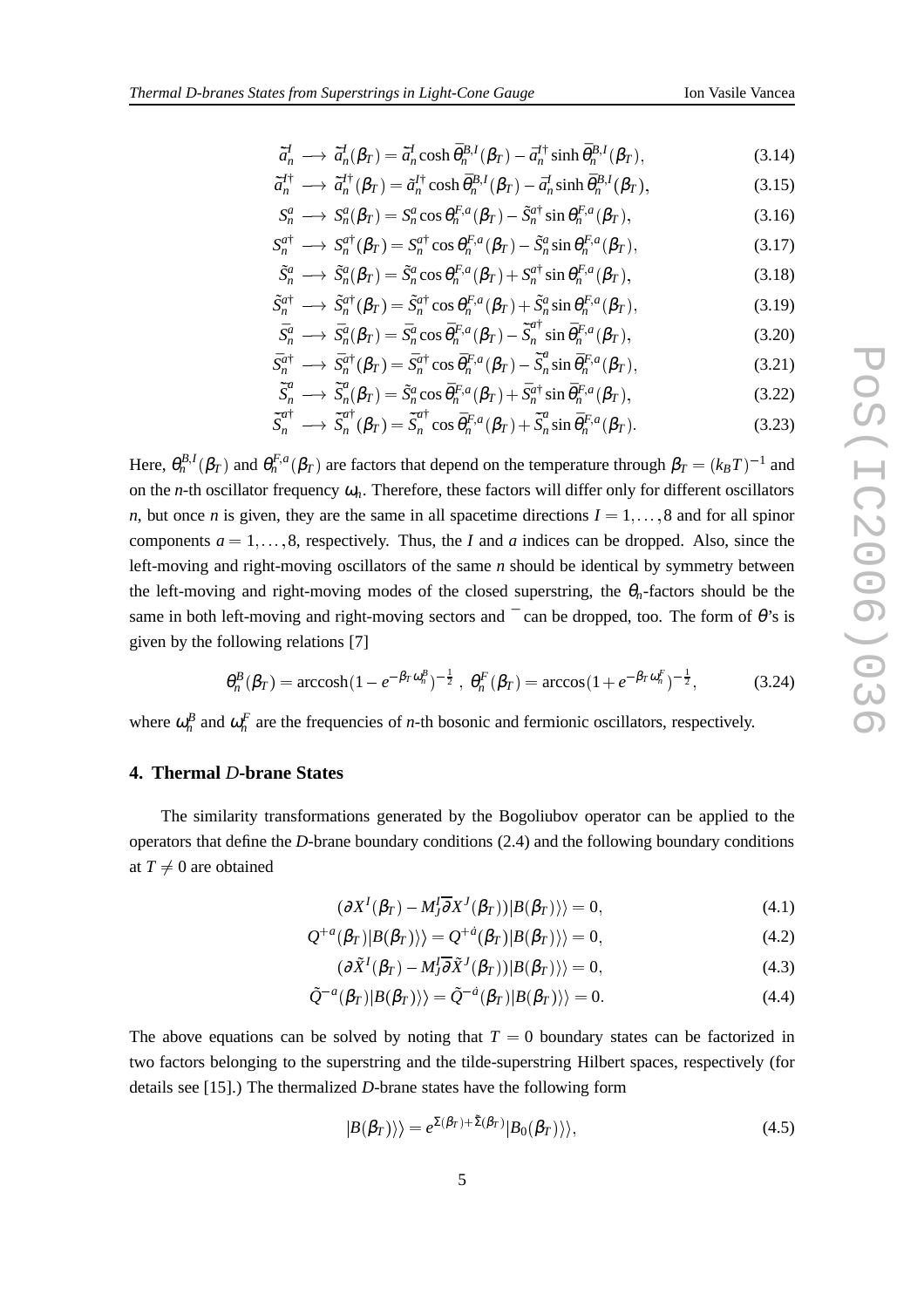where we have introduced the following notations

$$
\Sigma(\beta_T) = \sum_{n>0} (M_{IJ} a_n^{I\dagger}(\beta_T) \bar{a}_n^{J\dagger}(\beta_T) - i M_{ab} S_n^{a\dagger}(\beta_T) \bar{S}_n^{b\dagger}(\beta_T)), \qquad (4.6)
$$

$$
\tilde{\Sigma}(\beta_T) = \sum_{n>0} (\tilde{M}_{IJ}\tilde{a}_n^{I\dagger}(\beta_T)\tilde{\bar{a}}_n^{J\dagger}(\beta_T) + i\tilde{M}_{ab}\tilde{S}_n^{a\dagger}(\beta_T)\tilde{\bar{S}}_n^{b\dagger}(\beta_T)),
$$
\n(4.7)

$$
|B_0(\beta_T)\rangle\rangle = (M_{IJ}|IJ(\beta_T)\rangle\rangle + iM_{\dot{a}\dot{b}}|\dot{a}\dot{b}(\beta_T)\rangle\rangle)(M_{IJ}|\tilde{I}\tilde{J}(\beta_T)\rangle\rangle - iM_{\dot{a}\dot{b}}|\tilde{\dot{a}}\tilde{\dot{b}}(\beta_T)\rangle\rangle).
$$
(4.8)

The states  $|IJ(\beta_T)\rangle$  are obtained by acting with  $a_1^{I\dagger}$  $J_1^{\dagger}(\beta_T) \bar{a}_1^{J \dagger}$  $\int_1^{J_{\tau}(\beta_T)}$  on the thermal vacuum  $|0(\beta_T)\rangle$ , in analogy with zero temperature.

#### **5. Discussions**

In the present communication we have reviewed the construction of the thermal boundary states from the BPS *D*-branes of the type II superstring in GS formulation by thermalization in the TFD framework. The boundary relations at finite temperature (4.1), (4.2), (4.3) and (4.4) can be obtained from the thermalized action of the total string, i. e. the difference between the action of the superstring and the tilde-superstring. However, by thermalization most of the superstring symmetries are broken. In particular, as argued in [15] the  $\varepsilon$ -supersymmetry is broken while the  $\eta$ supersymmetry is preseved. This pattern is preserved on the full thermal Hilbert space. Therefore, the thermal boundary state (4.5) is not supersymmetric.

The formalism presented here could be used to compute the entropy of the thermal string in the presence of the *D*-brane, which was obtained in [19] by the Matsubara method. Also, it could be used to study the thermal string in curved backgrounds, too, at least in some approximation in which there is a canonical quantization of the theory. We hope to report on this topic soon [20].

#### **Acknowledgments**

I would like to thank to the organizers of the *Fifth International Conference on Mathematical Methods in Physics* for the invitation.

#### **References**

- [1] I. V. Vancea, *Bosonic D-branes at finite temperature*, *Phys. Lett. B***487**, 175 (2000) [hep-th/0006228].
- [2] M. C. B. Abdalla, A. L. Gadelha and I. V. Vancea, *Bosonic D-branes at finite temperature with an external field*, *Phys. Rev. D***64**, 086005 (2001) [hep-th/0104068].
- [3] M. C. B. Abdalla, A. L. Gadelha and I. V. Vancea, *On the SU(1,1) thermal group of bosonic strings and D-branes*, *Phys. Rev. D***66**, 065005 (2002) [hep-th/0203222].
- [4] M. C. B. Abdalla, A. L. Gadelha and I. V. Vancea, *TFD approach for bosonic strings and D(p)-branes*, *Int. J. Mod. Phys. A***18**, 2109 (2003) [hep-th/0301249].